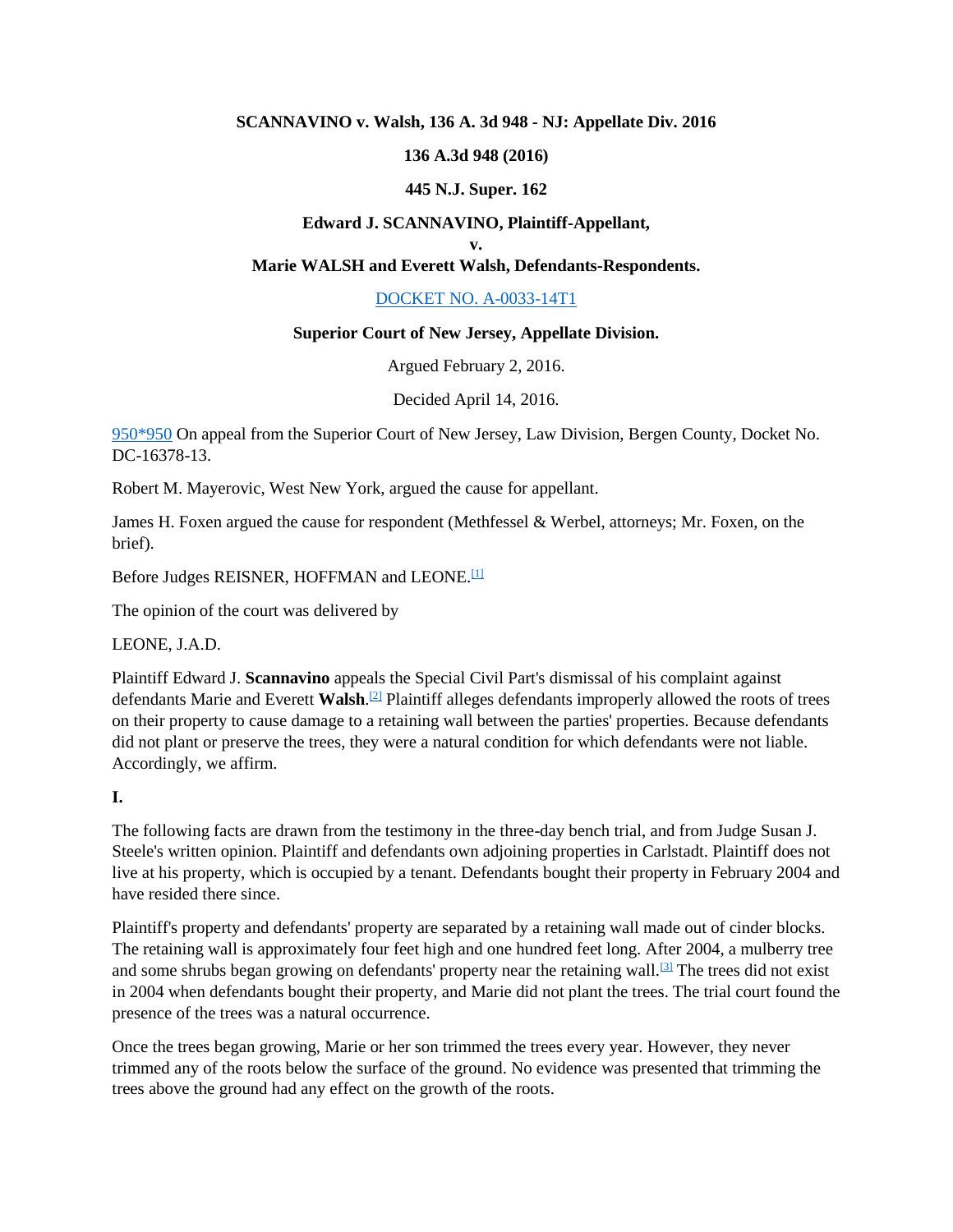Plaintiff testified that he first noticed damage to the retaining wall in January 2012. Plaintiff asserted that the underground roots from the trees caused the retaining wall to tilt. Shortly thereafter, he sent a letter to Marie expressing concern about the damage. Marie then hired workers to trim some of the trees near the retaining wall. In October 2012, plaintiff sent Marie a second letter, via certified mail, reiterating that "the trees on your property have caused excessive damage to my retaining wall," but warning Marie not to have her employees enter his property to remove the trees without first supplying [951\\*951](https://scholar.google.com/scholar_case?case=8966018736748328411&q=Scannavino+v.+Walsh&hl=en&as_sdt=6,31#p951) plaintiff with proof of insurance and permits. Marie did not respond.

On July 22, 2013, plaintiff filed a complaint against defendants. He alleged that their careless, negligent, and grossly negligent maintenance of their property caused the damage to the retaining wall. He sought \$12,750 in damages.

At trial, plaintiff, his tenant, and Marie testified. Both parties also called witnesses to testify to the amount and nature of the damage to the retaining wall. Defendants' expert opined that improper installation, or "simple wear, tear, and deterioration," could have caused the damage to the retaining wall. Moreover, Marie asserted that when she and her husband moved onto the property, the retaining wall was already tilting and had some cinder blocks missing.

The trial court issued its verdict in a July 15, 2014 written opinion. The court found that the trees near the wall were a "naturally occurring condition and therefore defendants cannot be held liable for the condition of the wall." Plaintiff appeals.

## **II.**

We must hew to our standard of review. "`Final determinations made by the trial court sitting in a nonjury case are subject to a limited and well-established scope of review.'" *[D'Agostino v.](https://scholar.google.com/scholar_case?case=11780080717836765293&q=Scannavino+v.+Walsh&hl=en&as_sdt=6,31)  Maldonado,* 216 *N.J.* 168, 182, 78 *A.*[3d 527 \(2013\)](https://scholar.google.com/scholar_case?case=11780080717836765293&q=Scannavino+v.+Walsh&hl=en&as_sdt=6,31) (citation omitted). "`[W]e do not disturb the factual findings and legal conclusions of the trial judge unless we are convinced that they are so manifestly unsupported by or inconsistent with the competent, relevant and reasonably credible evidence as to offend the interests of justice.'" *Ibid.* (citations omitted). "To the extent that the trial court's decision constitutes a legal determination, we review it de novo." *Ibid.*

# **III.**

"A cause of action for private nuisance derives from the defendant's `unreasonable interference with the use and enjoyment' of the plaintiff's property. When analyzing nuisance claims, `our courts are guided by the principles set forth in the *[Restatement \(Second\) of Torts.](https://scholar.google.com/scholar_case?case=2043621961477717634&q=Scannavino+v.+Walsh&hl=en&as_sdt=6,31)*'" *Ross v. Lowitz,* 222 *N.J.* 494, 505, 120 *A.*3d [178 \(2015\)\(](https://scholar.google.com/scholar_case?case=2043621961477717634&q=Scannavino+v.+Walsh&hl=en&as_sdt=6,31)citations omitted).

Under the *Restatement (Second) of Torts,* "neither a possessor of land, nor a vendor, lessor, or other transferor, is liable for physical harm caused to others outside of the land by a natural condition of the land." *Restatement (Second) of Torts* § 363 (1965). A "`[n]atural condition of the land' is used to indicate that the condition of land has not been changed by any act of a human being.... [I]t is also used to include the natural growth of trees, weeds, and other vegetation upon land not artificially made receptive to them." *Id.* at § 363 comment b.

Similarly, "a possessor of land is not liable to persons outside the land for a nuisance resulting solely from a natural condition of the land," including "trees, weeds, and other vegetation on land that has not been made artificially receptive to it by act of man." *Restatement (Second) of Torts* § 840(1) & comment a (1979).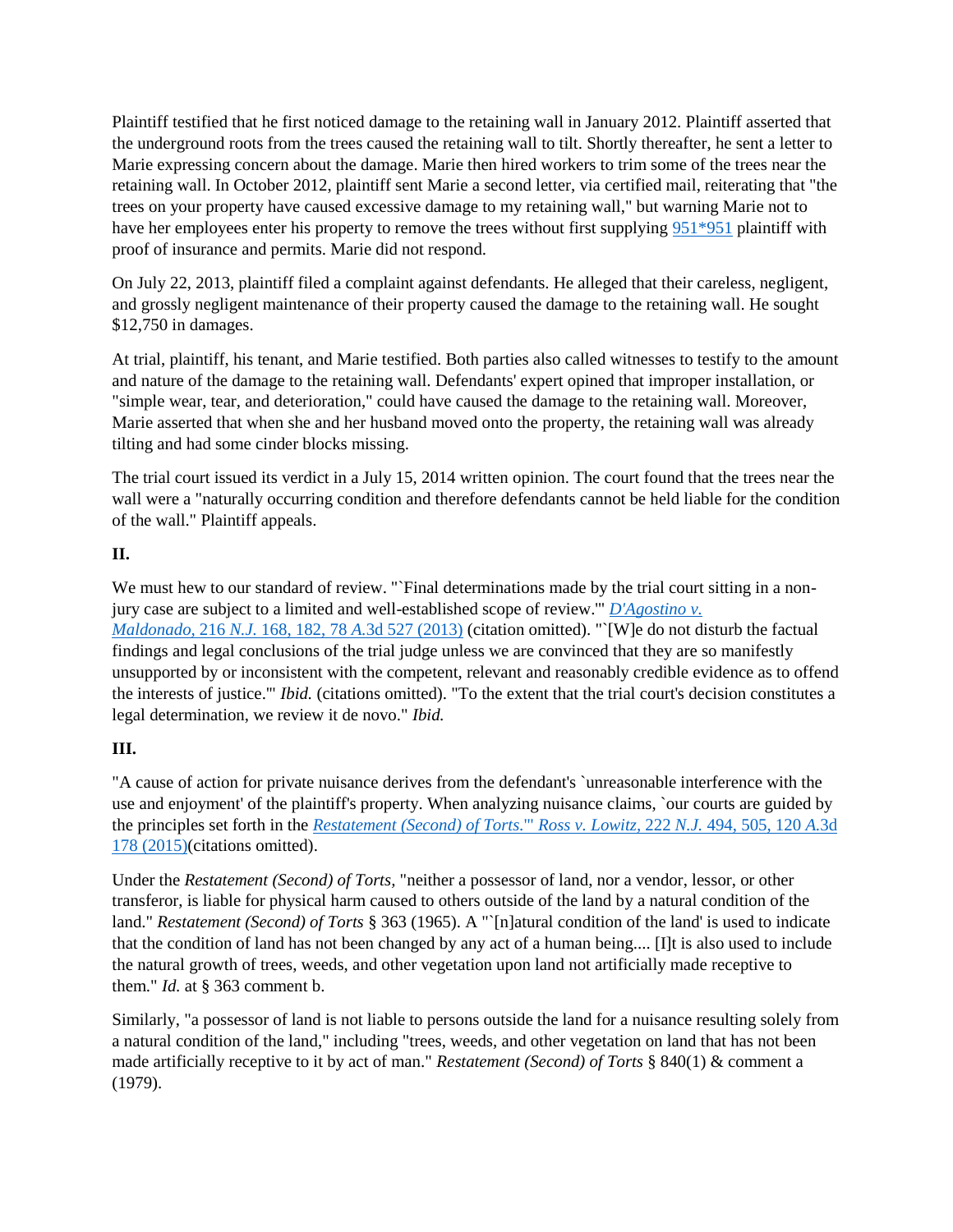However, "trees or plants planted or preserved" are "a non-natural or artificial condition." *Restatement (Second) of Torts* § 363 comment b (1965). For example, where a possessor of land or his predecessor has "planted a number of eucalyptus trees near the boundary line of B's land," and "[t]he roots of the eucalyptus trees grow into B's land" causing damage, the landowner "is subject to the rule" of liability for artificial conditions, "since the eucalyptus trees are not a natural condition." [952\\*952](https://scholar.google.com/scholar_case?case=8966018736748328411&q=Scannavino+v.+Walsh&hl=en&as_sdt=6,31#p952)*Restatement (Second) of Torts* § 840 comment a, illustration 4 (1979); *see id.* at § 839 ("A possessor of land is subject to liability for a nuisance caused ... by an abatable artificial condition on the land" under certain conditions).

We have recognized that the *Restatement (Second) of Torts* "draws a distinction between nuisances resulting from artificial and natural conditions of land. The former are actionable; the latter are not." *[D'Andrea v. Guglietta,](https://scholar.google.com/scholar_case?case=6186072703436165025&q=Scannavino+v.+Walsh&hl=en&as_sdt=6,31)* 208 *N.J.Super.* 31, 36, 504*A.*2d 1196 (App.Div.) (citing *Restatement (Second) of Torts* §§ 839-40 (1979)), *certif. denied,* 105 *N.J.* 555, 523 *A.*[2d 190 \(1986\).](https://scholar.google.com/scholar_case?case=5202998042372035757&q=Scannavino+v.+Walsh&hl=en&as_sdt=6,31) Thus, we have "held that injury to an adjoining property caused by the roots of a planted tree was actionable as a nuisance." *Id.* at 37, 504 *A.*2d 1196; *accord [Deberjeois v. Schneider,](https://scholar.google.com/scholar_case?case=3977409319848971662&q=Scannavino+v.+Walsh&hl=en&as_sdt=6,31)* 254 *N.J.Super.*694, 700, 604 *A.*2d [210 \(Law Div.1991\)](https://scholar.google.com/scholar_case?case=3977409319848971662&q=Scannavino+v.+Walsh&hl=en&as_sdt=6,31) (citing *Restatement (Second) of Torts* § 363 (1965)), *aff'd o.b.,* 260 *[N.J.Super.](https://scholar.google.com/scholar_case?case=3496970768891919193&q=Scannavino+v.+Walsh&hl=en&as_sdt=6,31)* 518, 617 *A.*[2d 265 \(App.Div.1992\);](https://scholar.google.com/scholar_case?case=3496970768891919193&q=Scannavino+v.+Walsh&hl=en&as_sdt=6,31) *see also [Black v. Borough of Atlantic Highlands,](https://scholar.google.com/scholar_case?case=16655628376114500840&q=Scannavino+v.+Walsh&hl=en&as_sdt=6,31)* 263 *N.J.Super.* 445, 453, 623 *A.*[2d 257 \(App.Div.1993\)](https://scholar.google.com/scholar_case?case=16655628376114500840&q=Scannavino+v.+Walsh&hl=en&as_sdt=6,31) ("liability in tort to adjoining property owners may be established for damages proximately flowing from dangerous conditions caused by overhanging branches or matter dropping from trees which are not deemed `natural' when specifically planted for the purposes of the defendant landowner").

The rationale for the property owner's liability in this case is not because of the natural process of the growth of the tree roots. Instead *it is the positive act — the affirmative act — of the property owner in the actual planting of the tree* which instigated the process. The fact that the affirmative act is helped along by a natural process does not thereby make the condition a natural one within the meaning of the traditional rule.

## [*[Deberjeois, supra,](https://scholar.google.com/scholar_case?case=3977409319848971662&q=Scannavino+v.+Walsh&hl=en&as_sdt=6,31)* 254 *N.J.Super.* at 703-04, 604 *A.*2d 210 (emphasis added).][\[4\]](https://scholar.google.com/scholar_case?case=8966018736748328411&q=Scannavino+v.+Walsh&hl=en&as_sdt=6,31#[4])

Here, the trial court found the tree roots that grew and allegedly damaged the retaining wall were a natural condition. Marie testified that the trees naturally grew on the land and that she had not planted the trees. The trial court credited this testimony and we find no reason to "`disturb the factual findings and legal conclusions of the trial judge'" as they were supported by "`competent, relevant and reasonably credible evidence.'" *[D'Agostino, supra,](https://scholar.google.com/scholar_case?case=11780080717836765293&q=Scannavino+v.+Walsh&hl=en&as_sdt=6,31)* 216 *N.J.* at 182, 78 *A.*3d 527 (citation omitted).

Plaintiff argues that defendants' "intervening" acts of "maintenance and nurturing" changed the "natural" characteristic of the trees and made defendants liable for the damage to the retaining wall. However, plaintiff failed to present this argument to the trial court. Generally, New Jersey "`appellate courts will decline to consider questions or issues not properly presented to the trial court when an opportunity for such a presentation is available unless the questions so raised on appeal go to the jurisdiction of the trial court or concern matters of great public interest.'" *[State v. Robinson,](https://scholar.google.com/scholar_case?case=10417269709388598922&q=Scannavino+v.+Walsh&hl=en&as_sdt=6,31)* 200 *N.J.* 1, 20, 974 *A.*2d 1057 [\(2009\)](https://scholar.google.com/scholar_case?case=10417269709388598922&q=Scannavino+v.+Walsh&hl=en&as_sdt=6,31) (quoting *[Nieder v.](https://scholar.google.com/scholar_case?case=13503323109249862804&q=Scannavino+v.+Walsh&hl=en&as_sdt=6,31)* [953](https://scholar.google.com/scholar_case?case=13503323109249862804&q=Scannavino+v.+Walsh&hl=en&as_sdt=6,31)[\\*953](https://scholar.google.com/scholar_case?case=8966018736748328411&q=Scannavino+v.+Walsh&hl=en&as_sdt=6,31#p953) *[Royal Indem. Ins. Co.,](https://scholar.google.com/scholar_case?case=8966018736748328411&q=Scannavino+v.+Walsh&hl=en&as_sdt=6,31#p953)* 62 *N.J.* 229, 234, 300 *A.*2d 142 (1973)). However, as the trial court anticipated and addressed this issue, we will consider it.

The *[Restatement \(Second\) of Torts, supra,](https://scholar.google.com/scholar_case?case=2043621961477717634&q=Scannavino+v.+Walsh&hl=en&as_sdt=6,31)* may permit liability for damage caused by a tree not planted by the possessor of land where the possessor has "preserved" the tree. *Id.* at § 363 comment b. However, "[t]he `preservation' envisioned by the comment means some sort of affirmative action on the part of the defendant and not its failure to act." *Beals v. State,* 150 *Ariz.* 27, 721 *P.*[2d 1154, 1158](https://scholar.google.com/scholar_case?case=12472507180103516982&q=Scannavino+v.+Walsh&hl=en&as_sdt=6,31)  [\(Ct.App.1986\)\(](https://scholar.google.com/scholar_case?case=12472507180103516982&q=Scannavino+v.+Walsh&hl=en&as_sdt=6,31)rejecting the argument that "refusing to allow others to clear a channel through the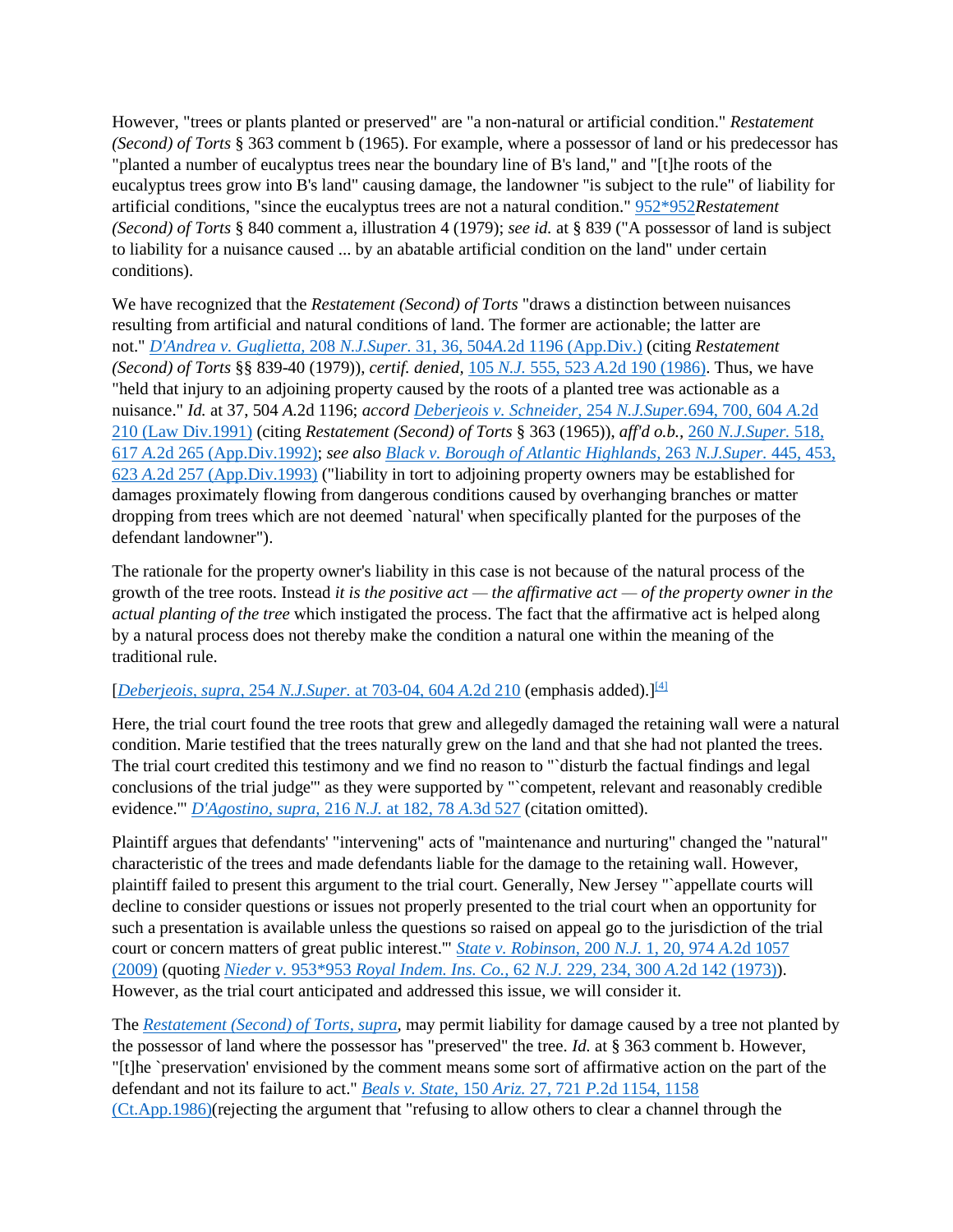vegetation amounted to a `preservation' of the vegetation"). There was no evidence defendants took affirmative action to preserve the trees. Nor is there evidence that they engaged in any "nurturing" like fertilizing, or in any "maintenance" designed to keep the trees alive or growing. Rather, they simply cut back the trees above the ground.

For several reasons, we need not explore whether evidence of trimming or pruning that improves the health or growth of a tree would be sufficient to convert a "natural" tree into an "artificial condition."[\[5\]](https://scholar.google.com/scholar_case?case=8966018736748328411&q=Scannavino+v.+Walsh&hl=en&as_sdt=6,31#[5]) First, there was no evidence that defendants' trimming had improved the trees' health or accelerated the growth of their roots. Second, the trial court considered "whether [Marie's] intervention with the tree by periodically trimming it has any effect on her liability" and found that "[a] thorough review of the testimony and evidence fails to demonstrate that any actions undertaken by [Marie] or her agent caused the damage to the wall." Third, at appellate oral argument, plaintiff stated he was not asking us to infer that cutting back the trees had increased root growth.

Rather, plaintiff takes the position that by cutting back the trees, even if it did not increase the roots' growth, defendants became liable for the damage caused by the roots. This argument is contrary to the rationale of the *Restatement (Second) of Torts.* "The rule of non-liability for natural conditions of land is premised on the fact that it is unfair to impose liability upon a property owner for hazardous conditions of his land which he did nothing to bring about just because he happens to live there."*[Deberjeois,](https://scholar.google.com/scholar_case?case=3977409319848971662&q=Scannavino+v.+Walsh&hl=en&as_sdt=6,31)  supra,* 254 *N.J.Super.* [at 702-03, 604](https://scholar.google.com/scholar_case?case=3977409319848971662&q=Scannavino+v.+Walsh&hl=en&as_sdt=6,31) *A.*2d 210. Because defendants' cutting back the trees did nothing to "bring about" the root growth, neither the trees nor the damage was "brought about" or "precipitated by the property owner's affirmative act." *Id.* at 703-04, 604 *A.*2d 210. The trees and the damage were not "`conditions which have arisen *as the result* of some human activity,'" and the growth of the roots was not "`changed by any act of a human being.'" *Id.* at 704, 604 *A.*2d 210 (emphasis altered) (citation omitted); *see Restatement (Second) of Torts* § 840 comment a (a natural condition "does not comprehend conditions that would not have arisen but for the effect of human activity").

Moreover, plaintiff's argument "leads to the anomaly of imposing liability upon one who" cuts back wild growth "`while precluding liability of an adjacent landowner [954\\*954w](https://scholar.google.com/scholar_case?case=8966018736748328411&q=Scannavino+v.+Walsh&hl=en&as_sdt=6,31#p954)ho allows the natural condition of his property to "run wild."'" *See Lane, supra,* 92*S.W.*3d at 362 (citation omitted); *[Hale v.](https://scholar.google.com/scholar_case?case=13348908061586089552&q=Scannavino+v.+Walsh&hl=en&as_sdt=6,31)  Ostrow,* 166 *S.W.*[3d 713, 718 \(Tenn. 2005\).](https://scholar.google.com/scholar_case?case=13348908061586089552&q=Scannavino+v.+Walsh&hl=en&as_sdt=6,31) The *Restatement (Second) of Torts* should not be read to create such an unnecessary anomaly. Further, defendants did at least some of their cutting back in response to plaintiff's complaints.

Plaintiff argues that liability is necessary to avoid self-help that might involve his entry onto defendants' property. There was no showing that such entry was necessary here. In fact, plaintiff's letter suggested abatement might be accomplished, at least in part, on his own property. "Under common law principles, defendants were entitled to cut off invading tree roots by exercising self-help," and "there is general agreement ... that a neighbor may resort to self-help to sever and remove invading tree roots."*[D'Andrea,](https://scholar.google.com/scholar_case?case=6186072703436165025&q=Scannavino+v.+Walsh&hl=en&as_sdt=6,31)  supra,* 208 *N.J.Super.* [at 34-35, 504](https://scholar.google.com/scholar_case?case=6186072703436165025&q=Scannavino+v.+Walsh&hl=en&as_sdt=6,31) *A.*2d 1196. Those principles are reflected in the *Restatement (Second) of Torts* § 210 comment e (1965) ("where one person plants on his own land a tree, the roots ... of which in course of time extend into neighboring land in the possession of the actor, [it is] the privilege of the actor to cut off the encroaching ... roots"). In any event, entry onto a neighboring property to abate a private nuisance is permissible under certain circumstances. *Id.* at § 210(1).

Plaintiff argues that if we were to adopt the *Restatement (Third) of Torts* § 54 (2012), then defendants would be liable for the damage to the retaining wall because they failed to exercise reasonable care in allowing the tree's roots to damage the retaining wall. That section provides in pertinent part: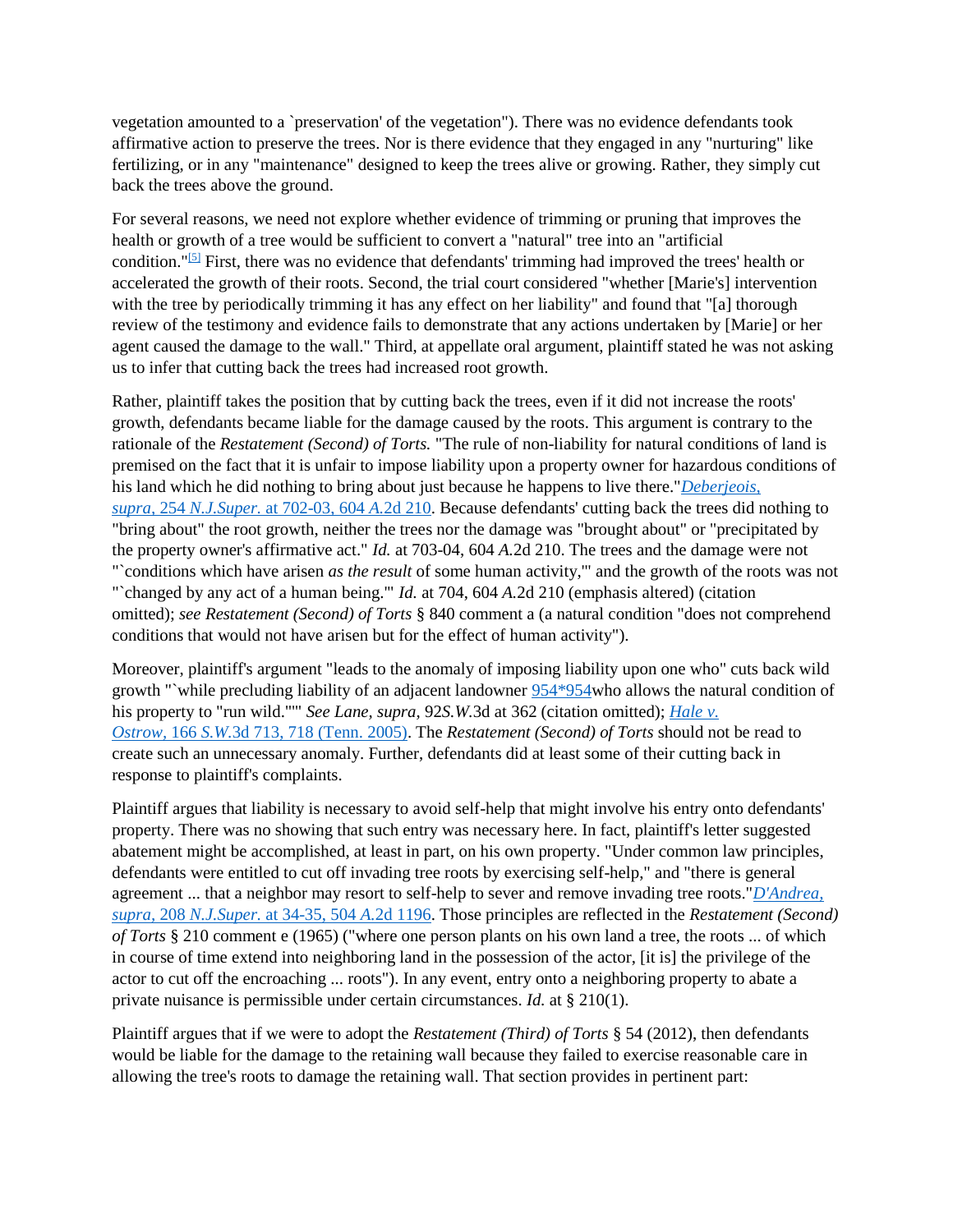(a) The possessor of land has a duty of reasonable care for artificial conditions or conduct on the land that poses a risk of physical harm to persons or property not on the land. (b) For natural conditions on land that pose a risk of physical harm to persons or property not on the land, the possessor of the land (1) has a duty of reasonable care if the land is commercial; otherwise (2) has a duty of reasonable care only if the possessor knows of the risk or if the risk is obvious.

## $[Ibid.]^{\boxed{6}}$

However, as noted above, our Supreme Court recently reiterated that "[w]hen analyzing nuisance claims, `our courts are guided by the principles set forth in the*[Restatement \(Second\) of Torts.](https://scholar.google.com/scholar_case?case=2043621961477717634&q=Scannavino+v.+Walsh&hl=en&as_sdt=6,31)*'" *Ross, supra,* 222 *N.J.* [at 505, 120](https://scholar.google.com/scholar_case?case=2043621961477717634&q=Scannavino+v.+Walsh&hl=en&as_sdt=6,31) *A.*3d 178. The Court in *Ross* continued to rely upon the *Restatement (Second) of Torts* even though it was aware of the *Restatement (Third) of Torts. Id.* at 505 n. 7, 510 n. 9, [120](https://scholar.google.com/scholar_case?case=2043621961477717634&q=Scannavino+v.+Walsh&hl=en&as_sdt=6,31) *A.*3d [178.](https://scholar.google.com/scholar_case?case=2043621961477717634&q=Scannavino+v.+Walsh&hl=en&as_sdt=6,31) "Because we are an intermediate appellate court, we are bound to follow the law as it has been expressed by ... our Supreme Court." *[Lake Valley Assocs., LLC v. Twp. of Pemberton,](https://scholar.google.com/scholar_case?case=15932729733032112632&q=Scannavino+v.+Walsh&hl=en&as_sdt=6,31)* 411 *N.J.Super.* 501, 507, 987 *A.*[2d 623 \(App.Div.\),](https://scholar.google.com/scholar_case?case=15932729733032112632&q=Scannavino+v.+Walsh&hl=en&as_sdt=6,31) *certif. denied,*202 *N.J.* 43, 994 *A.*[2d 1039 \(2010\);](https://scholar.google.com/scholar_case?case=16078439657782804251&q=Scannavino+v.+Walsh&hl=en&as_sdt=6,31) *see, e.g., [Lodato v.](https://scholar.google.com/scholar_case?case=17928545398682264515&q=Scannavino+v.+Walsh&hl=en&as_sdt=6,31)  Evesham Twp.,* 388*N.J.Super.* 501, 507, 909 *A.*[2d 745 \(App.Div.2006\)](https://scholar.google.com/scholar_case?case=17928545398682264515&q=Scannavino+v.+Walsh&hl=en&as_sdt=6,31) (declining to deviate from the Supreme Court's view "immunizing abutting residential landowners from liability"). Therefore, we decline [955\\*955](https://scholar.google.com/scholar_case?case=8966018736748328411&q=Scannavino+v.+Walsh&hl=en&as_sdt=6,31#p955) plaintiff's invitation to adopt and apply the *Restatement (Third) of Torts* to replace the *Restatement (Second) of Torts*' provisions governing such private nuisance claims.

Because the trial court found the trees were a natural condition, the court properly dismissed plaintiff's complaint. Thus, we need not reach his argument regarding the level of damages he should receive.

## Affirmed.

[\[1\]](https://scholar.google.com/scholar_case?case=8966018736748328411&q=Scannavino+v.+Walsh&hl=en&as_sdt=6,31#r[1]) Judge Hoffman did not participate in oral argument. He joins the opinion with the consent of counsel. *R.* 2:13-2(b).

[\[2\]](https://scholar.google.com/scholar_case?case=8966018736748328411&q=Scannavino+v.+Walsh&hl=en&as_sdt=6,31#r[2]) Because defendants share a last name, when referring to Marie we use her first name.

[\[3\]](https://scholar.google.com/scholar_case?case=8966018736748328411&q=Scannavino+v.+Walsh&hl=en&as_sdt=6,31#r[3]) Like the parties and the trial court, for ease of reference we will refer to the mulberry tree and shrubs collectively as "trees."

[\[4\]](https://scholar.google.com/scholar_case?case=8966018736748328411&q=Scannavino+v.+Walsh&hl=en&as_sdt=6,31#r[4]) Our affirmance in *Deberjeois* reaffirmed the principles distinguishing natural and artificial conditions, despite our earlier statement that it "appears that even the distinction between natural and artificial conditions might now be considered anachronistic." *[Burke v. Briggs,](https://scholar.google.com/scholar_case?case=3709064260370033553&q=Scannavino+v.+Walsh&hl=en&as_sdt=6,31)* 239 *N.J.Super.* 269, 275, 571 *A.*2d [296 \(App. Div.1990\)](https://scholar.google.com/scholar_case?case=3709064260370033553&q=Scannavino+v.+Walsh&hl=en&as_sdt=6,31) (finding no strict liability in nuisance where a branch of the defendant's tree fell on the plaintiff's garage). In any event, *Burke* distinguished *D'Andrea* "because of the unusual nature of the intrusion in that case," namely root growth. *Id.* at 274-75, 571 *A.*2d 296. As root growth is the issue here, the principles of *Deberjeois* and *D'Andrea* are controlling.

[\[5\]](https://scholar.google.com/scholar_case?case=8966018736748328411&q=Scannavino+v.+Walsh&hl=en&as_sdt=6,31#r[5]) Some courts have criticized the rule of the *Restatement (Second) of Torts* because "it would often be difficult to ascertain whether a tree of natural growth might not be in part the result of human activity, such as cultivating, fertilizing, trimming, etc." *[Lane v. W.J. Curry & Sons,](https://scholar.google.com/scholar_case?case=4952041742266738718&q=Scannavino+v.+Walsh&hl=en&as_sdt=6,31)* 92 *S.W.*3d 355, 362 (Tenn. [2002\)](https://scholar.google.com/scholar_case?case=4952041742266738718&q=Scannavino+v.+Walsh&hl=en&as_sdt=6,31) (quoting *Sterling v. Weinstein,* 75 *A.*[2d 144, 147 \(Mun.Ct.App.D.C.1950\)\)](https://scholar.google.com/scholar_case?case=15983485169392915447&q=Scannavino+v.+Walsh&hl=en&as_sdt=6,31); *[Iny v.](https://scholar.google.com/scholar_case?case=5438504426652716032&q=Scannavino+v.+Walsh&hl=en&as_sdt=6,31)  Collom,*13 *Misc.*3d 75, 827 *N.Y.S.*[2d 416, 420](https://scholar.google.com/scholar_case?case=5438504426652716032&q=Scannavino+v.+Walsh&hl=en&as_sdt=6,31) (N.Y.App.Term 2006).

[\[6\]](https://scholar.google.com/scholar_case?case=8966018736748328411&q=Scannavino+v.+Walsh&hl=en&as_sdt=6,31#r[6]) We express no opinion on whether defendants would be liable if the *Restatement (Third) of Torts*applied. We note that a comment to Section 54 states that it imposes no duty "to inspect for latent danger." *Id.* at § 54 comment c. Thus, where, unknown to a homeowner, "a native tree on his property has developed an internal disease, weakening it," the homeowner "had no duty to inspect trees naturally on